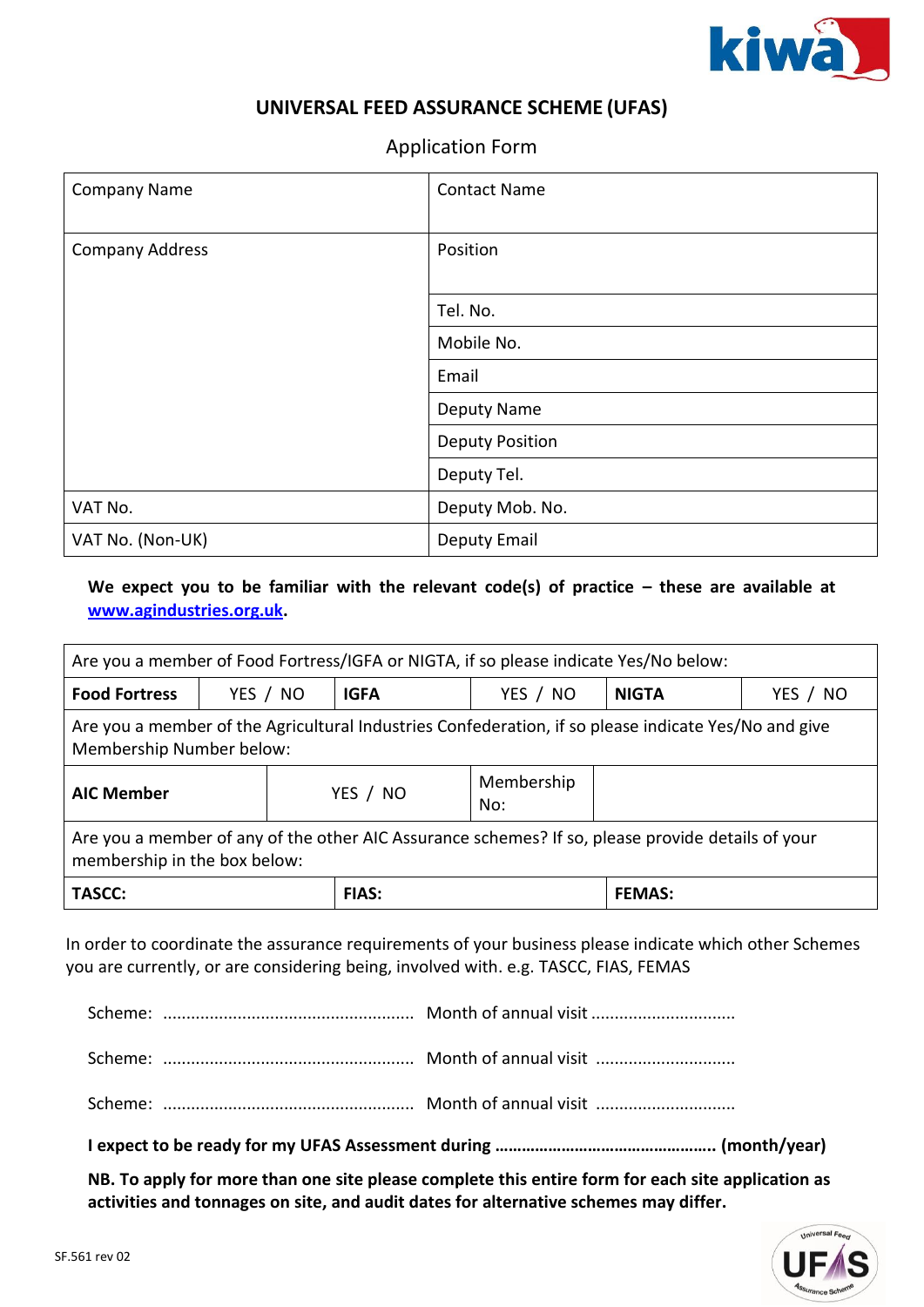|--|--|

| <b>MANUFACTURING:</b>                                                                                                                                                                                                                       |  |                                             |  |                            | <b>Tick ALL that apply</b> |
|---------------------------------------------------------------------------------------------------------------------------------------------------------------------------------------------------------------------------------------------|--|---------------------------------------------|--|----------------------------|----------------------------|
| Please indicate annual tonnage produced in manufacturing:                                                                                                                                                                                   |  |                                             |  | <b>Yes</b>                 | <b>No</b>                  |
| Manufacture of compound feed (A mixture of at least                                                                                                                                                                                         |  | Compound Blends (CB) Blending only.         |  |                            |                            |
| two feed materials).                                                                                                                                                                                                                        |  | Compound Feed Mill (CFM) Including Milling. |  |                            |                            |
| Manufacture of medicated feeds (Production of any feed containing controlled products inc.<br>medicated feed). (M)                                                                                                                          |  |                                             |  |                            |                            |
| Is heat treatment used as a kill step in poultry breeder feeds. (K1)                                                                                                                                                                        |  |                                             |  |                            |                            |
| Is heat treatment used as a kill step in poultry non-breeder and other feeds. (K2)                                                                                                                                                          |  |                                             |  |                            |                            |
| Manufacture of premixtures (A mixture of feed additives or                                                                                                                                                                                  |  | Medicated (including a VMP)                 |  |                            |                            |
| mixture of one or more feed additive with feed materials or water<br>(used as carriers) not intended for direct feeding to animals).                                                                                                        |  | <b>Non-Medicated</b>                        |  |                            |                            |
| Manufacture of complementary feed (a compound feed with a high content of certain substances but<br>which, by reason of its combination, is sufficient for a daily ration only if used in combination with<br>other feed (EU Reg 767/2009). |  |                                             |  |                            |                            |
| Manufacture of mineral feed (a complementary feed containing at least 40% crude ash).                                                                                                                                                       |  |                                             |  |                            |                            |
| Manufacture of liquid feed.                                                                                                                                                                                                                 |  |                                             |  |                            |                            |
| Complex processing of cereals (e.g. The manufacture of Soda Wheat).                                                                                                                                                                         |  |                                             |  |                            |                            |
| <b>MERCHANTING:</b>                                                                                                                                                                                                                         |  |                                             |  | <b>Tick ALL that apply</b> |                            |
| Please indicate annual tonnage produced in manufacturing:                                                                                                                                                                                   |  |                                             |  | <b>Yes</b>                 | No                         |
| Invoice Only Merchant (Merchant trading feed directly between supplier and end user without storing,<br>transporting or otherwise handling them nor contracting a third party to store, transport or handle feed<br>on their behalf). (MI)  |  |                                             |  |                            |                            |
| Packaged Merchant (Merchant handling, storing and/ or transporting packaged feeds only, including<br>contracting of storage and haulage). (Pa)                                                                                              |  |                                             |  |                            |                            |
| Bulk Merchant (Merchant handling, storing and/ or transporting bulk feeds, including contracting of<br>storage and haulage). (B)                                                                                                            |  |                                             |  |                            |                            |
| Processing Merchant (Merchant carrying out additional activities such as simple processing of cereals,<br>production of mixed poultry corn and packing of feeds). (Pr)                                                                      |  |                                             |  |                            |                            |
| Product Design and Formulation. (Formulation and design of feed to be manufactured by a third party,<br>may include sourcing and supply of feed ingredients). (F)                                                                           |  |                                             |  |                            |                            |
| Merchanting feeds containing controlled products (veterinary medicinal products (VMP's) or specified<br>feed additives).                                                                                                                    |  |                                             |  |                            |                            |
|                                                                                                                                                                                                                                             |  |                                             |  | <b>Tick ALL that apply</b> |                            |
| <b>STORAGE &amp; HAULAGE OPERATIONS</b>                                                                                                                                                                                                     |  |                                             |  | Yes                        | <b>No</b>                  |
| Operating bulk or packaged feed haulage.                                                                                                                                                                                                    |  |                                             |  |                            |                            |
| Providing haulage to a third party - feed only. (T)                                                                                                                                                                                         |  |                                             |  |                            |                            |
| Providing haulage to a third party - including haulage of combinable crops for food use. (T)                                                                                                                                                |  |                                             |  |                            |                            |
| Operating bulk or packaged feed storage.                                                                                                                                                                                                    |  |                                             |  |                            |                            |
| Providing storage to a third party $-$ feed only. (S)                                                                                                                                                                                       |  |                                             |  |                            |                            |
| Providing storage to a third party - including storage of combinable crops for food use, (S)                                                                                                                                                |  |                                             |  |                            |                            |
| <b>RETAIL</b>                                                                                                                                                                                                                               |  |                                             |  |                            |                            |
| Retail store/s (Sites under the control of a UFAS Manufacturer or Merchant (not Invoice Only) that sells<br>packaged feeds directly to the customer). (R)                                                                                   |  |                                             |  | YES                        | <b>NO</b>                  |
| If yes how many UFAS retail stores do you have?                                                                                                                                                                                             |  |                                             |  |                            |                            |